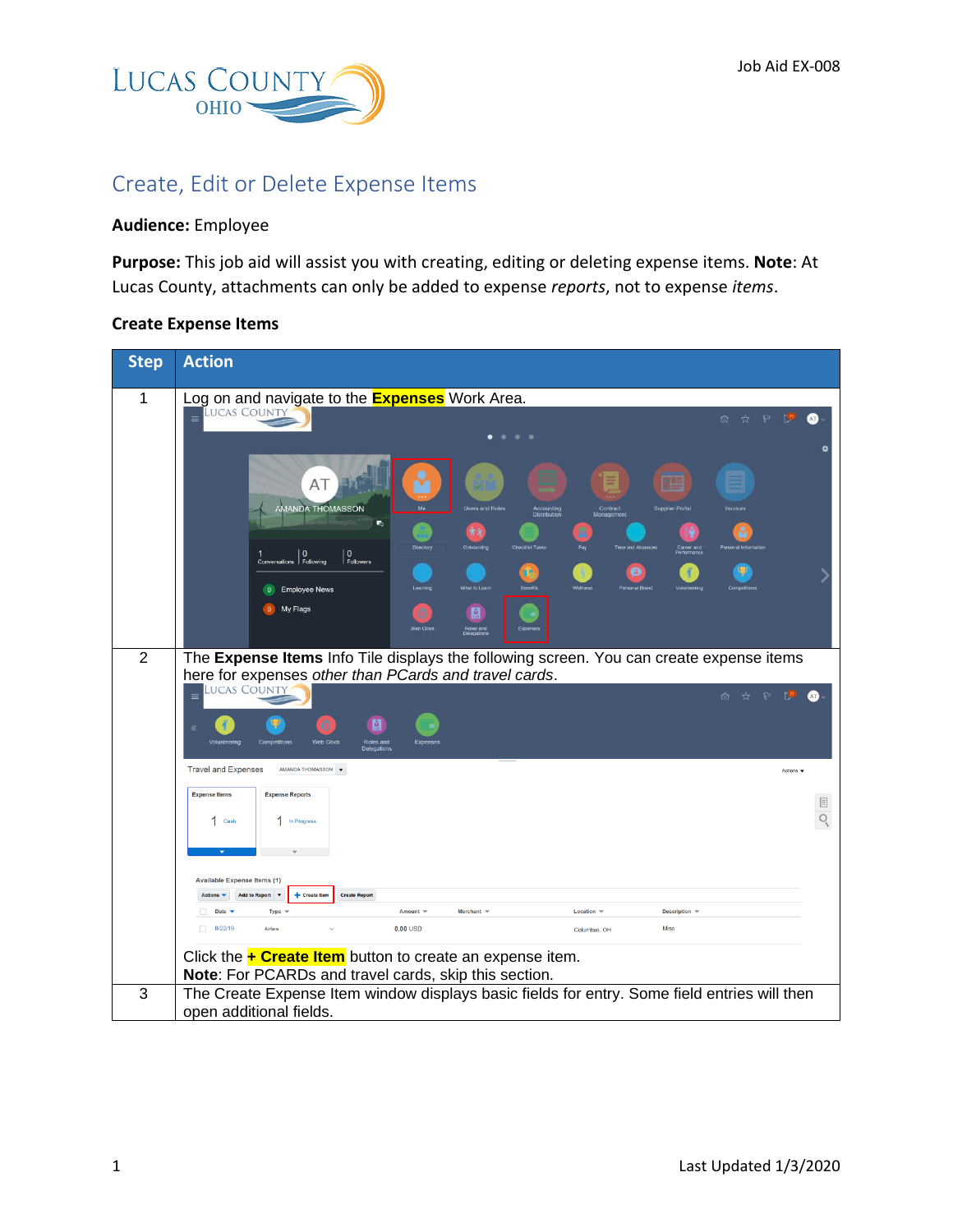

|   | <b>Create Expense Item</b>                                                                                                                                                                                                                                                                                                                                                                                                                            |                                                             |                       | <b>Add to Report</b>  | <b>Create Another</b>                     | <b>Save and Close</b><br>Cancel |
|---|-------------------------------------------------------------------------------------------------------------------------------------------------------------------------------------------------------------------------------------------------------------------------------------------------------------------------------------------------------------------------------------------------------------------------------------------------------|-------------------------------------------------------------|-----------------------|-----------------------|-------------------------------------------|---------------------------------|
|   |                                                                                                                                                                                                                                                                                                                                                                                                                                                       | * Date 09-05-2019                                           | Ë                     |                       |                                           |                                 |
|   |                                                                                                                                                                                                                                                                                                                                                                                                                                                       | * Template Lucas Purchase Card                              |                       |                       |                                           |                                 |
|   | * Type                                                                                                                                                                                                                                                                                                                                                                                                                                                |                                                             | ۷                     |                       |                                           |                                 |
|   | * Amount USD - $\overline{v}$                                                                                                                                                                                                                                                                                                                                                                                                                         |                                                             |                       |                       |                                           |                                 |
|   | Enter required fields.<br>*Date (date of expense)<br>*Template (from pull down list)                                                                                                                                                                                                                                                                                                                                                                  |                                                             |                       |                       |                                           |                                 |
|   | <i>*Type</i> (expense type, select from dropdown list)<br>*Expense Location (Geographic search)<br>*Amount                                                                                                                                                                                                                                                                                                                                            |                                                             |                       |                       |                                           |                                 |
|   | Optionally, Number of Days<br>Optionally, Daily Amount (defaults from Amount and Number of Days)<br>Optionally, Description (free format)                                                                                                                                                                                                                                                                                                             |                                                             |                       |                       |                                           |                                 |
|   | Optionally, Merchant Name (free format)                                                                                                                                                                                                                                                                                                                                                                                                               |                                                             |                       |                       |                                           |                                 |
| 4 | The window expands upon entry of information, displaying additional fields. The fields that<br>need to be entered are based on the expense type selected. For example, if Mileage is<br>selected, there are fields for total mileage; if Per Diem is selected there are fields for number<br>of days. Enter all required and pertinent information, including itemization details when<br>required to itemize taxes and other charges from a receipt. |                                                             |                       |                       |                                           |                                 |
|   | <b>Create Expense Item</b>                                                                                                                                                                                                                                                                                                                                                                                                                            |                                                             |                       | <b>Add to Report</b>  | <b>Create Another</b>                     | <b>Save and Close</b><br>Cancel |
|   |                                                                                                                                                                                                                                                                                                                                                                                                                                                       |                                                             |                       |                       |                                           |                                 |
|   |                                                                                                                                                                                                                                                                                                                                                                                                                                                       | * Date $09-05-2019$                                         | Ëò                    |                       | Receipt missing                           |                                 |
|   |                                                                                                                                                                                                                                                                                                                                                                                                                                                       | * Template   Mental Health and Recovery Trav v              |                       |                       | Authorization None -                      |                                 |
|   |                                                                                                                                                                                                                                                                                                                                                                                                                                                       | * Type Car Rental                                           | ▼                     |                       |                                           |                                 |
|   |                                                                                                                                                                                                                                                                                                                                                                                                                                                       | * Expense Location Chicago Heights, Cook, IL, Un            |                       |                       |                                           |                                 |
|   | * Amount USD - $\bm{v}$                                                                                                                                                                                                                                                                                                                                                                                                                               |                                                             |                       |                       |                                           |                                 |
|   | <b>Number of Days</b>                                                                                                                                                                                                                                                                                                                                                                                                                                 |                                                             | 1                     |                       |                                           |                                 |
|   | <b>Daily Amount</b>                                                                                                                                                                                                                                                                                                                                                                                                                                   |                                                             | <b>USD</b>            |                       |                                           |                                 |
|   | * Description                                                                                                                                                                                                                                                                                                                                                                                                                                         | Car rental from work location to<br>event location and back |                       | Special 1             | Account 1010.114001.50.640025.00000.00000 | 國                               |
|   | *                                                                                                                                                                                                                                                                                                                                                                                                                                                     | Merchant Name Rental Company Name Here                      |                       | <b>Special 2</b>      |                                           |                                 |
|   | Agency                                                                                                                                                                                                                                                                                                                                                                                                                                                |                                                             |                       | Special 3             |                                           |                                 |
|   | <b>Itemization</b>                                                                                                                                                                                                                                                                                                                                                                                                                                    |                                                             |                       |                       |                                           | Remaining Balance 0.00          |
|   |                                                                                                                                                                                                                                                                                                                                                                                                                                                       | * Type                                                      | * Date                | <b>Daily Amount</b>   | Days * Amount (USD)                       | <b>Personal</b>                 |
|   |                                                                                                                                                                                                                                                                                                                                                                                                                                                       |                                                             | 09-05-2019            |                       | $0.00 +$                                  |                                 |
|   | Note: you can remove expense itemization lines by clicking the X at the end of the item line                                                                                                                                                                                                                                                                                                                                                          |                                                             |                       |                       |                                           |                                 |
| 5 | row.<br>Click the <b>Save and Close</b> button complete adding the expense item.                                                                                                                                                                                                                                                                                                                                                                      |                                                             |                       |                       |                                           |                                 |
|   | <b>Add to Report</b>                                                                                                                                                                                                                                                                                                                                                                                                                                  |                                                             | <b>Create Another</b> | <b>Save and Close</b> |                                           | <b>Cancel</b>                   |
|   |                                                                                                                                                                                                                                                                                                                                                                                                                                                       |                                                             |                       |                       |                                           |                                 |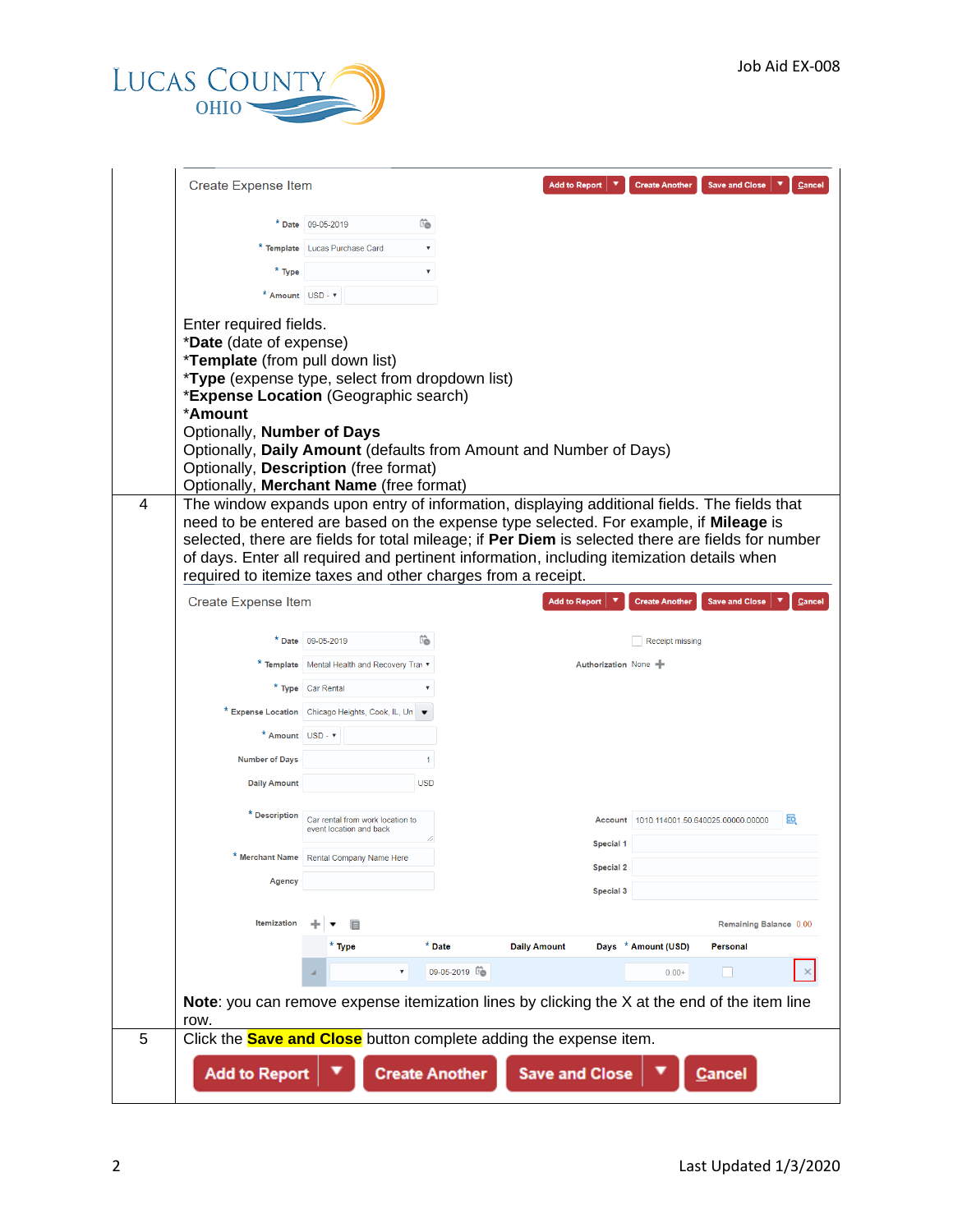

| Alternatively, the following other actions are available:                                       |
|-------------------------------------------------------------------------------------------------|
| - Add to Report (Opens the New Expense Report or shows a list of the reports that are in        |
| progress)                                                                                       |
| - Save (save the current entry but you can then continue with additional entry activities, drop |
| down under Save and Close)                                                                      |
| - Create Another (allows you to add another expense item in this window)                        |
| - Cancel (cancel Add Expense Item activity)                                                     |

### **Delete Expense Items**

**NOTE**: PCard expense items and travel expenses created by credit card transactions cannot be deleted. Please skip this step for all credit card transactions.

| <b>Step</b>    | <b>Action</b>                                                                         |                                                 |                         |                               |                                                                                                |
|----------------|---------------------------------------------------------------------------------------|-------------------------------------------------|-------------------------|-------------------------------|------------------------------------------------------------------------------------------------|
| 1              | Within the Travel and Expenses window, you can delete selected expense items.         |                                                 |                         |                               |                                                                                                |
|                | <b>Travel and Expenses</b><br><b>AMANDA THOMASSON</b><br>Actions $\blacktriangledown$ |                                                 |                         |                               |                                                                                                |
|                | <b>Expense Items</b>                                                                  | <b>Expense Reports</b>                          | <b>Approvals</b>        | <b>Cash Advances</b>          | <b>Authorizations</b>                                                                          |
|                | 6<br>Cash                                                                             | In Progress                                     | <b>Reports</b><br>\$286 | In Approval                   | In Progress                                                                                    |
|                | ▼                                                                                     |                                                 |                         |                               |                                                                                                |
|                | <b>Available Expense Items (6)</b>                                                    |                                                 |                         |                               |                                                                                                |
|                | Actions $\blacktriangledown$                                                          | Add to Report ▼<br><b>Execute Item</b>          | <b>Create Report</b>    |                               |                                                                                                |
|                | Date $\blacktriangledown$<br>Type $\equiv$                                            | Amount $\blacktriangledown$                     | Merchant $\equiv$       | Location $\blacktriangledown$ | Description –                                                                                  |
|                | 09-16-2019 Lodging                                                                    | $\times$ 245.00 USD                             | <b>Marriott Hotels</b>  | Findlay, IL                   | courtyard<br>//                                                                                |
|                |                                                                                       | 09-15-2019 Conference Registratior ▼ 600.00 USD |                         | Columbus,<br>oh               | nigp conference<br>//                                                                          |
|                |                                                                                       | Select the expense item <b>selection box</b> .  |                         |                               |                                                                                                |
| $\overline{2}$ | select Delete.                                                                        |                                                 |                         |                               | With the item or items selected, click the Available Expense Items <b>Actions</b> dropdown and |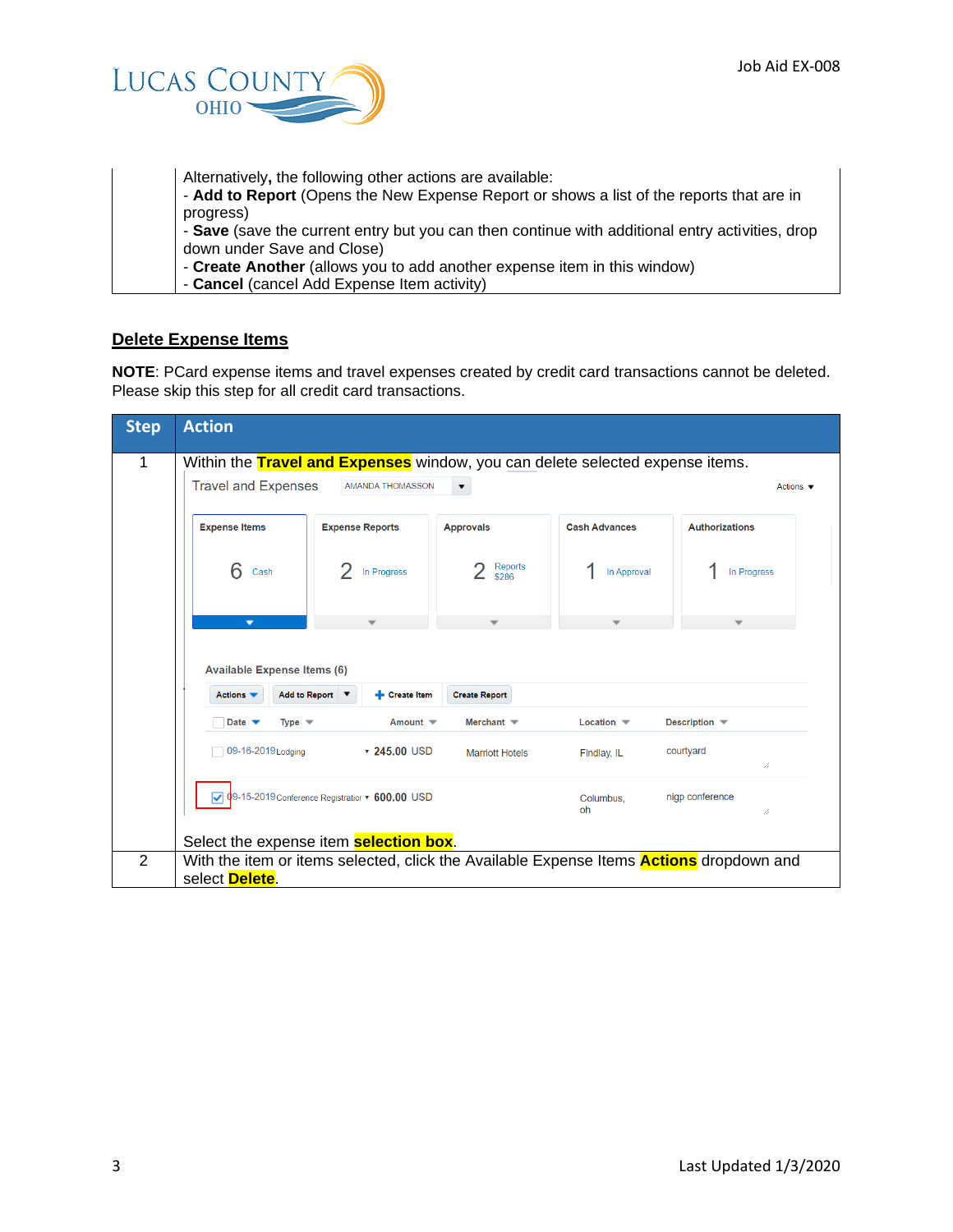

|                              | Edit                                                                                                                                            |
|------------------------------|-------------------------------------------------------------------------------------------------------------------------------------------------|
| Ex                           | Delete                                                                                                                                          |
|                              | Duplicate                                                                                                                                       |
|                              | <b>Dispute</b>                                                                                                                                  |
|                              | <b>End Dispute</b>                                                                                                                              |
|                              | <b>Classify as Business</b>                                                                                                                     |
|                              | Classify as Personal                                                                                                                            |
|                              | Mark as Recurring Expense<br>Þ                                                                                                                  |
|                              | <b>Actions</b><br><b>Add to Report</b>                                                                                                          |
|                              | Date<br>Type $\mathbf{\nabla}$                                                                                                                  |
|                              |                                                                                                                                                 |
|                              | 09-16-2019 Lodging                                                                                                                              |
|                              |                                                                                                                                                 |
|                              | 09-15-2019 Conference Registratio                                                                                                               |
|                              | A deletion warning displays.                                                                                                                    |
|                              | <b>Warning</b><br><b>Available Expense Items (6)</b><br>×                                                                                       |
| Actions $\blacktriangledown$ | You can't undo the deletion of expense items. Do you want to continue?<br><b>Add to Report</b><br>٠                                             |
| Date $\blacktriangledown$    | Yes<br>No<br>Type $\blacktriangledown$                                                                                                          |
|                              | To continue with deletion, click Yes to the Warning message. The expense item will be<br>removed, and available expense items count is reduced. |

## **Edit an Expense Item**

Credit card transactions cannot be edited. Please skip for credit card transactions.